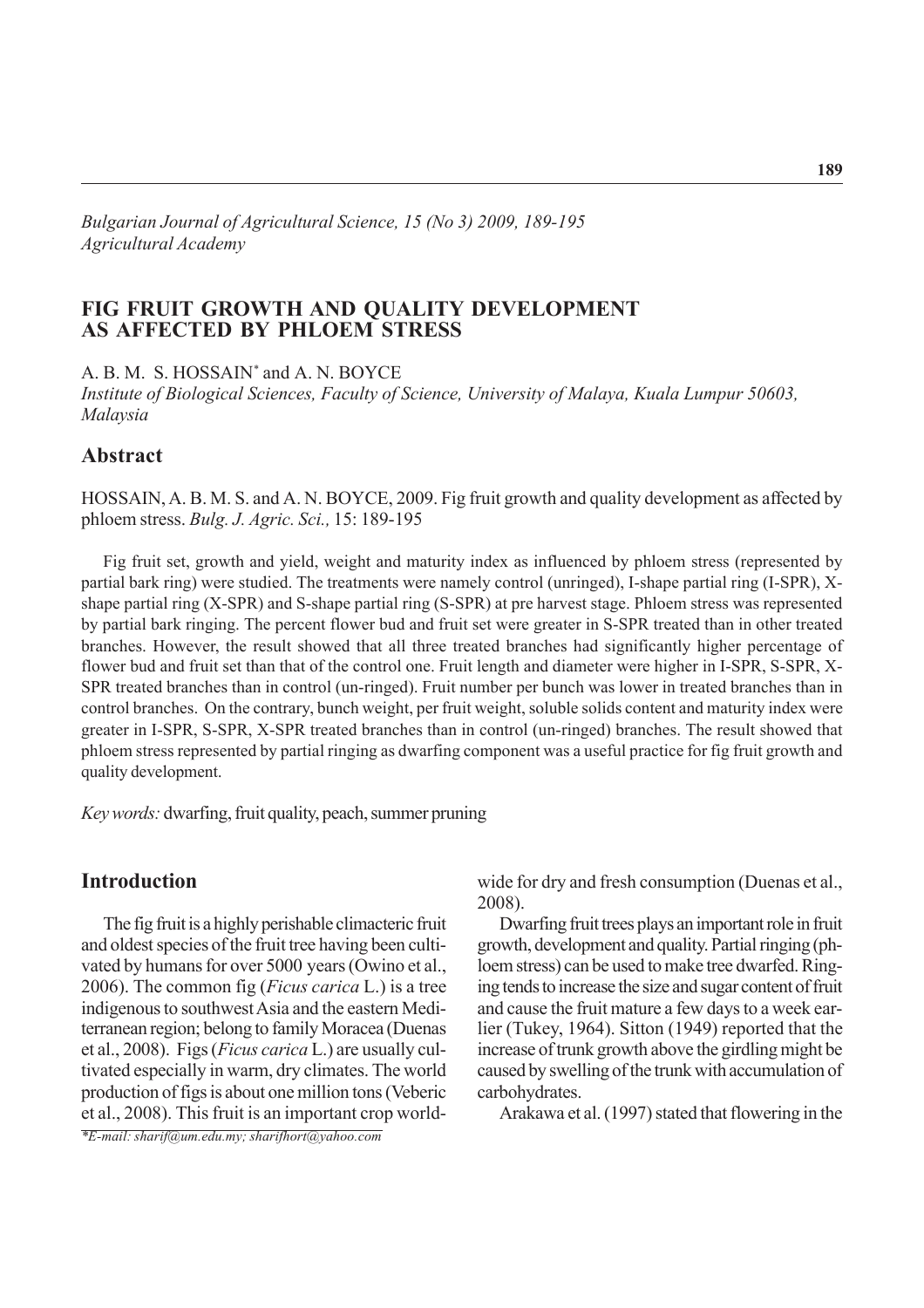following spring of apple trees was significantly increased by girdling. Schneider (1969) stated that girdling blocks the translocation of sucrose from leaves to the root zone through phloem bundles. The block decreases starch content in root system and accumulation of sucrose in the leaves (Plaut and Reinhold, 1967). Rose and Smith (2001) stated that complete girdling of stems killed the plants and partial girdling made weakening the plant. Hossain et al. (2006) found that soluble solids content was higher and acid content was lower in partially ringed peach trees than in control trees. Onguso et al. (2004) reported that maturity index was higher in partially ringed peach trees than in control trees. They also suggested that flower bud formation and early flowering in the following year of peach trees were significantly increased by partial bark ringing. In addition, they stated that partial bark ringing (girdling) blocked the translocation of sucrose from leaves to the root zone through phloem bundles and found higher sucrose and starch content in partial bark ringing than in unringed trees. There is no literature yet on bark ringing (phloem stress) applied to the fig trees. The aim of this research was to investigate the influence of different types of bark ringing (phloem stress) on flower bud and fruit formation, fruit bunch weight, per fruit weight, total soluble solids, titratable acidity and maturity index.

# **Materials and Methods**

*Site:* The experiment was conducted in the University of Malaya fruit orchard, located in Kuala Lumpur, Malaysia.

*Plant material:* A 10-year-old fig tree (*Ficus carica* L.) was used in the experiment. The tree was 3.0 m of height and canopy size was 6.0 m. The tree consisted of 6 main branches and 12 sub-branches. Branch spacing was 0.5 m approximately.

*Intercultural operations*: Weeding, irrigation and pesticide were done as needed. The soil was fertile and loamy.

*Treatment setting:* The treatments were control (unringed), I-shape partial ring (I SPR), X-shape partial ring  $(X$  SPR) and S-shape partial ring  $(S$  SPR). Phloemic stress was represented by different types of partial ringing. A partial ring was made by using a knife (thin razor blade type) on 20 April 2007. The partial ringing was consisted of removing a 5 cm length (vertically) bark (from trunk) leaving a 5 mm width (horizontal thickness) connecting bark band (strip) in the trunk, 10 cm above from the base of branches (Figure 1).

*Design of experiment:* The experimental design was completely randomized design. There were 3 replications and 4 treatments (including control) used in the experiment. Treatments were set randomly. A total of 12 branches used in the experiment. Standard errors were calculated.

*Data collection in first season (April- June 2007):* Percent flower bud and fruit set were measured once. Fruit length and diameter were measured every week  $(0-5<sup>th</sup>$  week)...

*<i>Fruit harvesting weekly (0-5<sup>th</sup> week)*: Fruit harvested 0-5<sup>th</sup> week to determine the TSS and TA every week. Three fruit per branches were randomly selected and used to determine Total soluble solids



**Fig. 1. Photos show the ringing structures control (un-ringed), I shape partial ring (I SPR), X shape partial ring (X SPR) and S shape partial ring (S SPR)**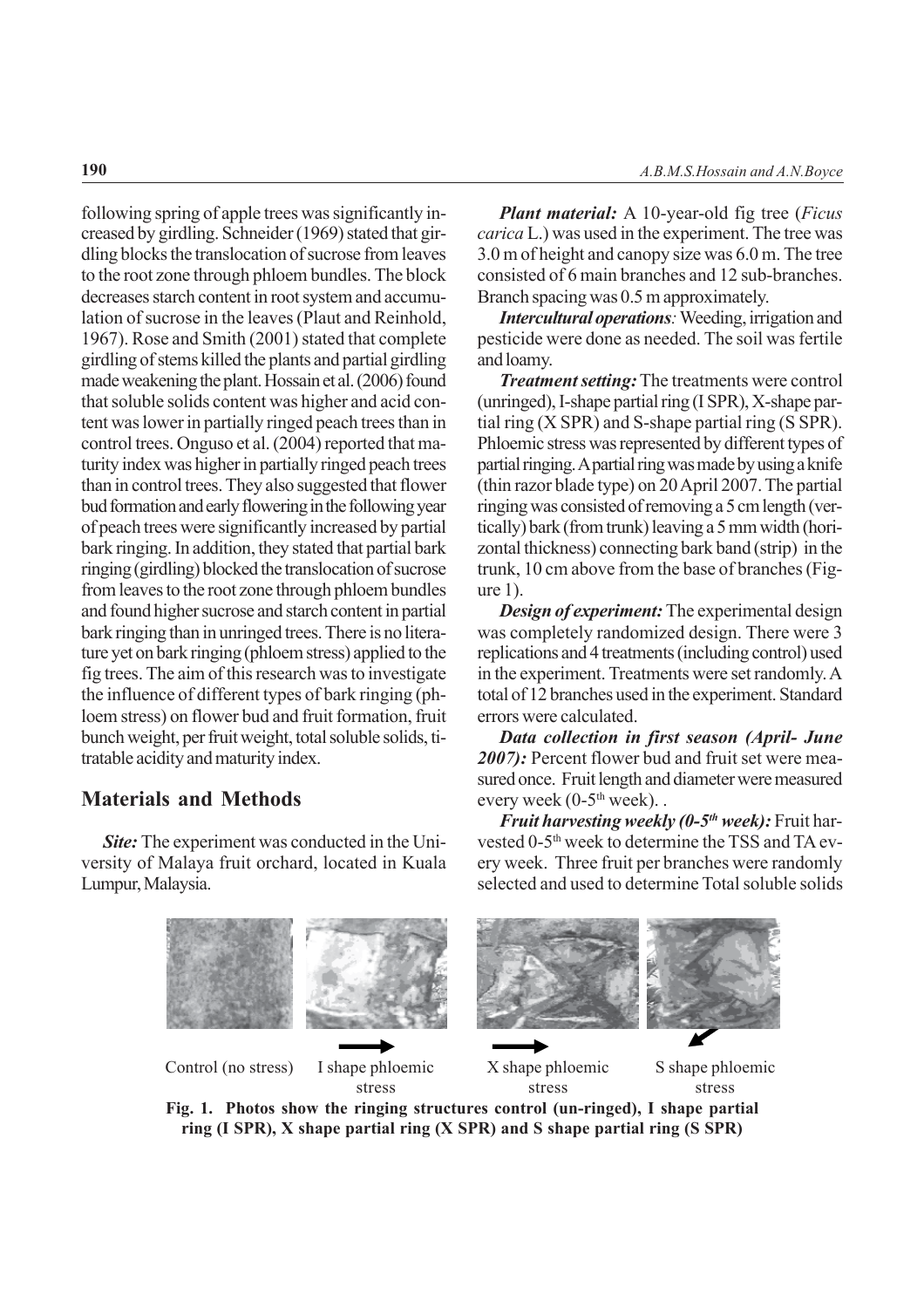(TSS) and titratable acidity (TA) in mid May 2007. Total Soluble solids were measured with a refractometer (Atago PR-1) and TA was determined by titration with 0.1N NaOH using phenolphthalein as an indicator.

*Final fruit harvesting:* Fruit were harvested and recorded immediately after harvest on 7th June 2007. Data were measured on number of fruit per bunch, per bunch weight, per fruit weight and maturity index on 7th June 2007.

*Maturity index:* Maturity index was determined in mid May 2007 and the following season in mid September 2007 by scoring  $1 - 5$ . Green fruit were scored 1 and full ripen fruit were scored 5.

*Total soluble solids (TSS) and titratable acidity (TA)*: Five fruit per tree were randomly selected and used to determine soluble solids content (TSS) and titratable acidity (TA) in mid May 2007. Soluble solids content was measured with a refractometer



(Atago PR-1) and TA was determined by titration with 0.1N NaOH using phenolphthalein as an indicator.

*Fruit harvesting in second season (Sep. - Nov.* 2007): The experiment was continued until the 2<sup>nd</sup> season (Sep. - Nov. 2007). Fruit were harvested in mid November 2007 and data were measured according to the 1<sup>st</sup> season to compare in different treatments and seasons. At post harvest stage, harvested fruit were stored at 28, 15, 8 and  $-2$ <sup>o</sup>C with or without 70% ethanol application immediately after measurement.

### **Results**

Figure 1 showed the ringing structures namely control (un-ringed), I shape partial ring (I SPR), X shape partial ring (X SPR) and S shape partial ring (S SPR). The percent flower bud and fruit set were greater in S-SPR treated trees than in other treated and control



Control I SPR X SPR S SPR







branches (Figure 2). However, several days earlier flower bloom was initiated in all ringed branches than in un-ringed branches (Figure 2). The result showed that all treated branches had significantly higher percentage of flower bud and fruit set than in control branch (Figure 3). Fruit length and diameter gradually increased over the weeks from 0- 5 in both ringed and un-ringed branches (Figure 4). The highest fruit length and diameter was found in S SPR. From 0-5<sup>th</sup> weeks, TSS gradually increased weekly and TA gradually declined in case of all treatments (Figure 5). Figure 6 photos showed the early maturity and bigger fruit development in phloemic stress (I SPR, X SPR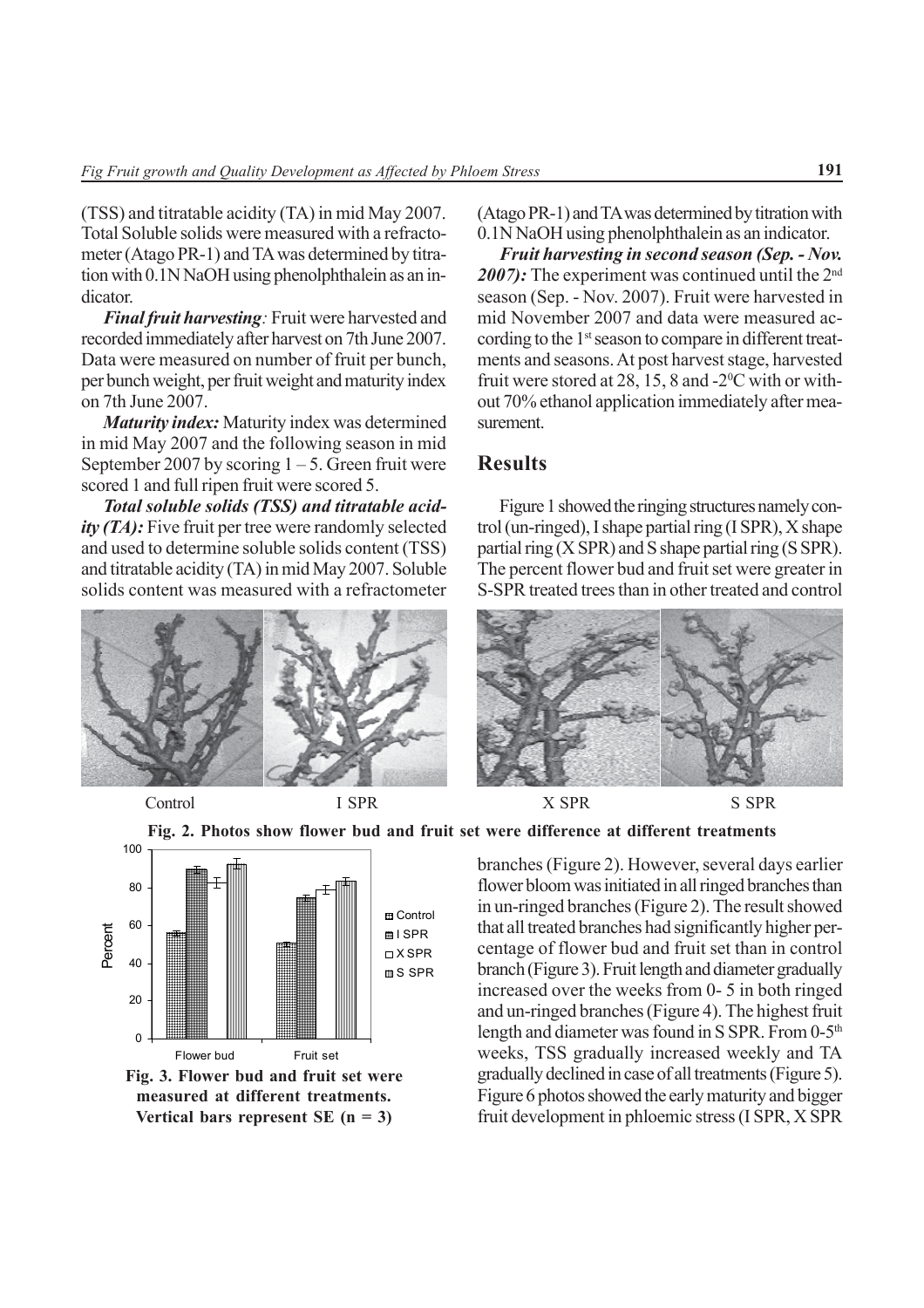

**Fig. 4. Fruit length and diameter were recorded over the weeks from 0- 5 in both ringed and un-ringed branches. Vertical bars represent SE (n = 3)**



**Fig. 5. Total soluble solids and Titratable acidity were recorded over the weeks from 0-5 in both ringed and un-ringed branches. Vertical bars represent SE (n = 3)**

and S SPR) than in control branches. TSS was higher in ringed branches than in un-ringed branches. Whereas TA was lower in ringed branches than in unringed branches. In 6<sup>th</sup> week harvested fruit were counted (Table 1). Fruit number/branch was less in ringed branches than in control branch. However, mean fruit weight, bunch weight, maturity index and TSS were higher in ringed branches than in un-ringed branch. The maximum per fruit weight, bunch weight, maturity index and TSS were found in S SPR (Table 1) in both  $1<sup>st</sup>$  and  $2<sup>nd</sup>$  seasons. TA was lower in ringed branches than in unringed branch. Similar trends were also observed in second season (Table 1). This indicated that phloemic stress promoted fruit maturation earlier in the following years. Total storage day (TSD) TSS and TA were measured in different temperatures having 70% ethanol or without 70% ethanol by wrap white plastic (Table 2). The shelf life was higher in low temperatures with 70% ethanol or without (8<sup>o</sup>C + Et +C,  $8^{\circ}$ C +C,  $-2^{\circ}$ C+C and  $-2^{\circ}$ C + Et +C) than in high temperatures  $28^{\circ}C$  +C,  $28^{\circ}C$ + Et +C,  $15^{\circ}$ C+C and  $15^{\circ}$ C + Et +C) in case of all treatments. The maximum TSS was observed in  $8^{\circ}C + Et + C$  in case of S SPR and the minimum was in  $-2$ <sup>o</sup>C +C in case of control treatment (Table 2). The lowest TA was found in  $8^{\circ}C + Et + C$  in S SPR treated branches.

### **Discussion**

The results represented that phlomeic stress followed by partial ringing was useful for sweetness of fig fruit trees and early flowering. The possible reason is less suppression of nutrients movement between shoot and root by phloemic stress using partial bark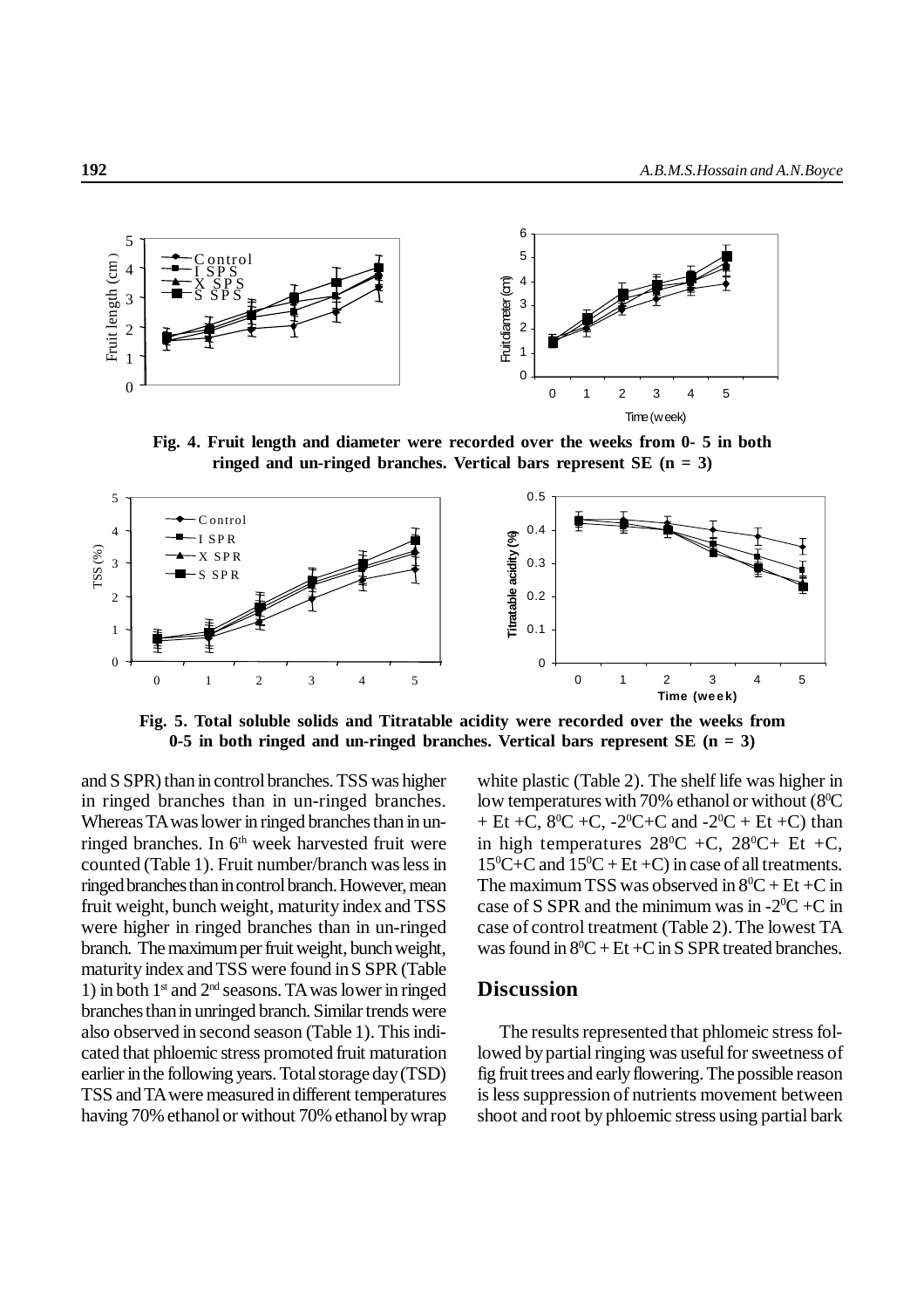

**Fig. 6. Photos show the early maturity and better fruit development (bigger) in phloemic stress (by bark reducing) treatments than control in different brunches of fig fruit trees**

#### **Table 1**

**Fruit yield and quality were measured after harvesting in 6th week during 1st season (April 07-June 07) and season (Sep 07-Nov 07). Mean** $\pm$ **SE (N = 3)** 

| 1st season (April 07-June 07) |                     |                           |                    |                   |                       |                         |  |  |  |  |  |
|-------------------------------|---------------------|---------------------------|--------------------|-------------------|-----------------------|-------------------------|--|--|--|--|--|
| Treatment                     | Fruit no./<br>bunch | <b>Bunch</b><br>weight, g | Fruit<br>weight, g | Maturity<br>index | $TSS(\% )$<br>in week | $TA(\%)$ in<br>6th week |  |  |  |  |  |
| Control                       | $20.8 \pm 2.0$      | $465.0 \pm 11.0$          | $22.3 \pm 1.5$     | $3.2 \pm 0.50$    | $2.9 \pm 0.30$        | $0.31 \pm 0.04$         |  |  |  |  |  |
| <b>I SPR</b>                  | $19.2 \pm 1.5$      | $563.1 \pm 11.5$          | $29.3 \pm 2.5$     | $3.8 \pm 0.55$    | $3.8 \pm 0.35$        | $0.29 \pm 0.03$         |  |  |  |  |  |
| X SPR                         | $19.0 \pm 1.0$      | $533.2 \pm 12.0$          | $27.3 \pm 2.3$     | $4.0 \pm 0.56$    | $3.5 \pm 0.25$        | $0.30 \pm 0.03$         |  |  |  |  |  |
| <b>S SPR</b>                  | $18.6 \pm 0.9$      | $630.0 \pm 12.5$          | $34.0 \pm 2.5$     | $4.5 \pm 0.45$    | $4.4 \pm 0.30$        | $0.30 \pm 0.02$         |  |  |  |  |  |
| 2nd season (Sep 07-Nov 07)    |                     |                           |                    |                   |                       |                         |  |  |  |  |  |
| Treatment                     | Fruit no./<br>bunch | Bunch<br>weight, g        | Fruit<br>weight, g | Maturity<br>index | $TSS(\% )$<br>in week | $TA(\%)$ in<br>6th week |  |  |  |  |  |
| Control                       | $21.5 \pm 2.1$      | $475.0 \pm 10.0$          | $22.9 \pm 1.2$     | $3.4 \pm 0.5$     | $3.0 \pm 0.2$         | $0.30 \pm 0.05$         |  |  |  |  |  |
| I SPR                         | $20.0 \pm 2.0$      | $590.2 \pm 9.0$           | $29.5 \pm 2.0$     | $4.0 \pm 0.3$     | $3.9 \pm 0.3$         | $0.28 \pm 0.03$         |  |  |  |  |  |
| X SPR                         | $20.1 \pm 2.0$      | $567.3 \pm 10.5$          | $28.2 \pm 2.0$     | $4.5 \pm 0.4$     | $3.7 \pm 0.2$         | $0.26 \pm 0.02$         |  |  |  |  |  |
| <b>S SPR</b>                  | $19.7 \pm 1.7$      | $660.5 \pm 12.0$          | $34.7 \pm 2.1$     | $4.8 \pm 0.4$     | $4.1 \pm 0.3$         | $0.26 \pm 0.02$         |  |  |  |  |  |

ringing. In addition, partial ringing decreased phloem of bark which consequently restrained carbohydrate transport. Among treatments, maximum bark regeneration was in I-SPR treated branch. It might be as a result of readily vertical circulation of nutrients in I-

SPR than in other two types of ringing where nutrients must be circulated laterally. Tukey (1964) stated that nutrient sap may circulate laterally or vertically if normal phloem transport was checked by ringing. Hossain et al. (2006) found the similar results to the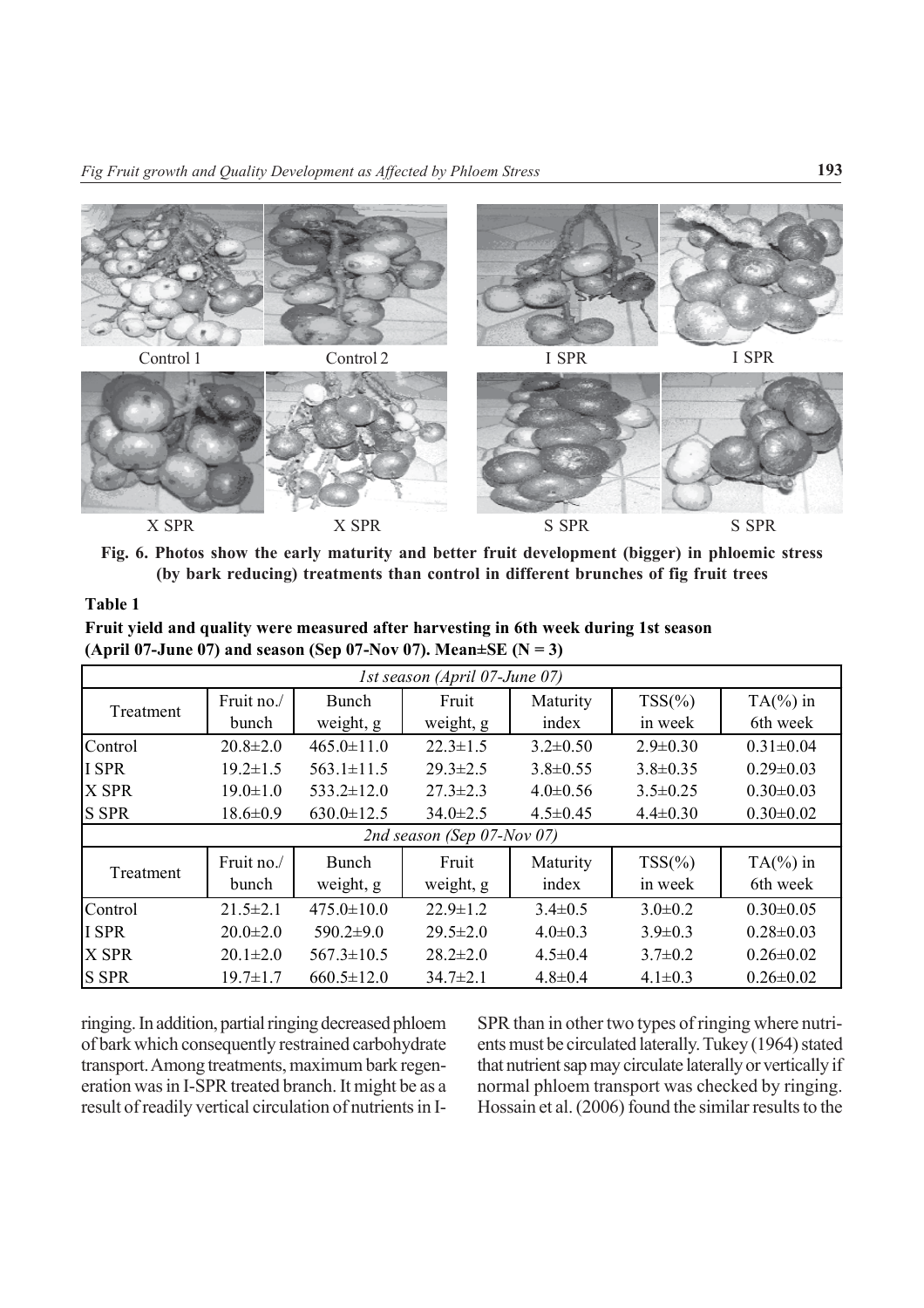#### **Table 2**

**Record of total storage day (TSD), total soluble solids (TSS), titratable acidity (TA) after harvesting of fig fruit at different temperatures until skin red color disappeared. Mean±SE (N = 3).Et. = Ethanol, C = Plastic covering**

| Total storage day (TSD)/shelf life |                   |                     |                  |                    |                  |                 |                 |                |  |  |  |
|------------------------------------|-------------------|---------------------|------------------|--------------------|------------------|-----------------|-----------------|----------------|--|--|--|
| Treatment                          | $28^{\circ}C + C$ | $28^{\circ}$ C+Et+C | $15^{\circ}$ C+C | $15^{\circ}$ +Et+C | $8^{\circ}C + C$ | 8°C+Et+C        | $-2$ °C+C       | $-2$ °C+Et+C   |  |  |  |
| Control                            | $2.0 \pm 0$       | $2.5 \pm 0$         | $4.0 \pm 0.5$    | $5.0 \pm 1$        | $6.0 \pm 0.5$    | $7.0 \pm 1$     | $10.0 \pm 1.5$  | $13.0 \pm 0.5$ |  |  |  |
| $I-PR$                             | $2.0 \pm 0$       | $2.5 \pm 0$         | $4.5 \pm 0$      | $5.0 \pm 1$        | $7.0 \pm 1.5$    | $8.5 \pm 1$     | $12.0 \pm 1.0$  | $14.0 \pm 0.5$ |  |  |  |
| X-PR                               | $2.0 \pm 0$       | $2.5 \pm 0$         | $4.5 \pm 0$      | $5.5 \pm 1$        | $7.5 \pm 1.0$    | $8.0 \pm 1$     | $12.0 \pm 1.5$  | $15.5 \pm 1.0$ |  |  |  |
| S-PR                               | $2.0 \pm 0$       | $3.0 \pm 0$         | $5.0 \pm 0.5$    | $6.0 \pm 1$        | $7.0 \pm 1.5$    | $9.0 \pm 1$     | $13.0 \pm 1.5$  | $16.0 \pm 0.5$ |  |  |  |
| Total soluble solids (TSS)         |                   |                     |                  |                    |                  |                 |                 |                |  |  |  |
| Treatment                          | $28^{\circ}C + C$ | $28^oC + Et + C$    | $15^{\circ}$ C+C | $15^{\circ}$ +Et+C | $8^{\circ}C + C$ | 8°C+Et+C        | $-2$ °C+C       | $-2$ °C+Et+C   |  |  |  |
| Control                            | $3.7 \pm 0.4$     | $3.9 \pm 0.3$       | $4.5 \pm 0.2$    | $5.0 \pm 0.3$      | $3.0 \pm 0.35$   | $3.5 \pm 0.2$   | $3.0 \pm 0.2$   | $3.5 \pm 0.3$  |  |  |  |
| $I-PR$                             | $3.5 \pm 0.3$     | $4.5 \pm 0.2$       | $5.0 \pm 0.2$    | $5.5 \pm 0.3$      | $3.1 \pm 0.25$   | $4.0 \pm 0.2$   | $3.0 \pm 0.2$   | $3.5 \pm 0.1$  |  |  |  |
| X-PR                               | $3.8 \pm 0.3$     | $4.2 \pm 0.1$       | $5.5 \pm 0.2$    | $6.5 \pm 0.3$      | $3.5 \pm 0.25$   | $4.5 \pm 0.2$   | $3.0 \pm 0.2$   | $4.5 \pm 0.1$  |  |  |  |
| S-PR                               | $4.0 \pm 0.2$     | $5.5 \pm 0.4$       | $5.5 \pm 0.3$    | $8.0 \pm 0.35$     | $4.0 \pm 0.35$   | $4.5 \pm 0.3$   | $3.5 \pm 0.2$   | $4.0 \pm 0.2$  |  |  |  |
| Titratable acidity (TA)            |                   |                     |                  |                    |                  |                 |                 |                |  |  |  |
| Treatment                          | $28^{\circ}C + C$ | $28^oC + Et + C$    | $15^{\circ}$ C+C | $15^{\circ}$ +Et+C | $8^{\circ}C + C$ | 8°C+Et+C        | $-2$ °C+C       | $-2$ °C+Et+C   |  |  |  |
| Control                            | $0.26 \pm 0.04$   | $0.24 \pm 0.01$     | $0.23 \pm 0.02$  | $0.12 \pm 0.01$    | $0.30 \pm 0.02$  | $0.27 \pm 0.02$ | $0.30 \pm 0.02$ | $0.28 \pm 1$   |  |  |  |
| $I-PR$                             | $0.26 \pm 0.02$   | $0.25 \pm 0.0$      | $0.22 \pm 0.03$  | $0.07 \pm 0$       | $0.30 \pm 0.02$  | $0.27 \pm 0.02$ | $0.29 \pm 0.01$ | $0.27 \pm 0$   |  |  |  |
| X-PR                               | $0.24 \pm 0.03$   | $0.15 \pm 0.01$     | $0.20 \pm 0.02$  | $0.06 \pm 0$       | $0.30 \pm 0.02$  | $0.28 \pm 0.01$ | $0.30 \pm 0.01$ | $0.27 \pm 0$   |  |  |  |
| S-PR                               | $0.25 \pm 0.02$   | $0.15 \pm 0.0$      | $0.20 \pm 0.01$  | $0.05 \pm 0$       | $0.28 \pm 0.03$  | $0.26 \pm 0.02$ | $0.29 \pm 0.01$ | $0.26 \pm 0$   |  |  |  |

present result in peach trees.

The high percentage of flower bud and fruit set was in all treated branches than in control one. Arakawa et al. (1997) found similar finding that flowering in the following spring of apple trees was significantly increased by girdling. This might be due to entrapment of adequate carbohydrates and nutrients in upper ringing. Among all ringed treatments, percentage of flower bud and fruit set was higher in S-SPR than in other treatments. In the experiment, it was found that total soluble solids and maturity index were higher and acid content was lower in I SPR, X SPr and S SPR than in control. Hossain et al. (2006) found that total soluble solids and maturity index were higher and acid content was lower in partially ringed peach trees than in control trees. This might be due to the

adequate carbohydrates and nutrients accumulated in upper ringing than lower ringing. As discussed above, the possible reason was frequent entrapment of carbohydrate in upper ringing due to hindrance of circulation of carbohydrate in lateral way of S-SPR treatment.

Phloemic stress represented by partial bark ringing applied to the fig trees was capable of impeding growth and fruit quality development of the fig trees. Nevertheless, partial ringing of 5 mm bark-bridge (97% ringing) confirmed surviving trees with a good dwarfing effect. Moreover, the lateral partial ringing was more effective than the vertical ringing. The study also represented that within two types of lateral partial ringing  $(X$  SPR  $\&$  S SPR), the most effective one was S SPR. In addition, this method is significant be